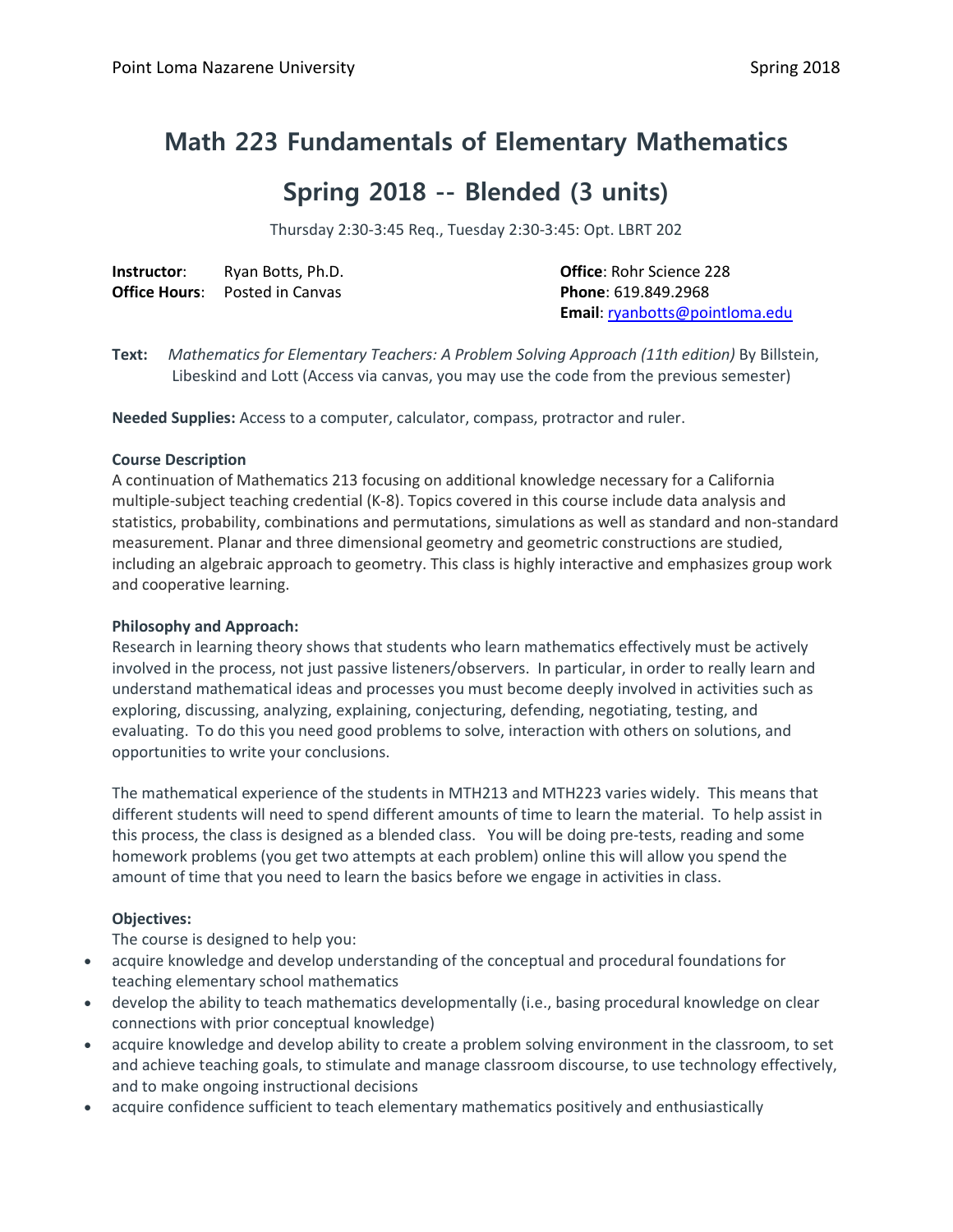# **Learning Outcomes**

- Students will be able to demonstrate a facility with operations on the integers.
- Students will be able to demonstrate a facility with operations on the rational numbers.
- Students will be able to apply concepts from number theory to solve problems.

# **Grading:**

Your grade for the course is based on:

| <b>Online Homework</b>            | 15%  |
|-----------------------------------|------|
| Written Homework                  | 20%  |
| <b>Review Exercises for Exams</b> | 5%   |
| 1 in-Class Written Exam           | 25%  |
| Cumulative Final Exam             | 35%  |
| Total                             | 100% |

#### The grading scale for the course is:

|          | (87,90)  | (77,80)  | (67, 70) |
|----------|----------|----------|----------|
| [92,100] | 82,87    | [72.77]  | [62, 67] |
| [90, 92] | (80, 82) | [70, 72] | [60,62]  |

# **Note that a student who fails both the In-Class Exam and the Final Exam will not pass the class regardless of the total points accumulated.**

## **Graphical Schedule of Assignments**

A graphical representation of assignments can be seen in the schedule below.

# **Credit Hour Information: Distribution of Student Learning Hours**

It is anticipated that you will spend a minimum of 37.5 participation hours per credit hour in your course. The estimated time expectations for this course are shown below:

| Reading: Text and Notes           |                   |
|-----------------------------------|-------------------|
| Online Homework                   |                   |
| In-Class Meeting + Written Exam   | $\parallel$ 18.75 |
| <b>Written Homework</b>           |                   |
| Exam Preparation (online reviews) |                   |
| Final Exam                        |                   |
| <b>TOTAL</b>                      | 113.25            |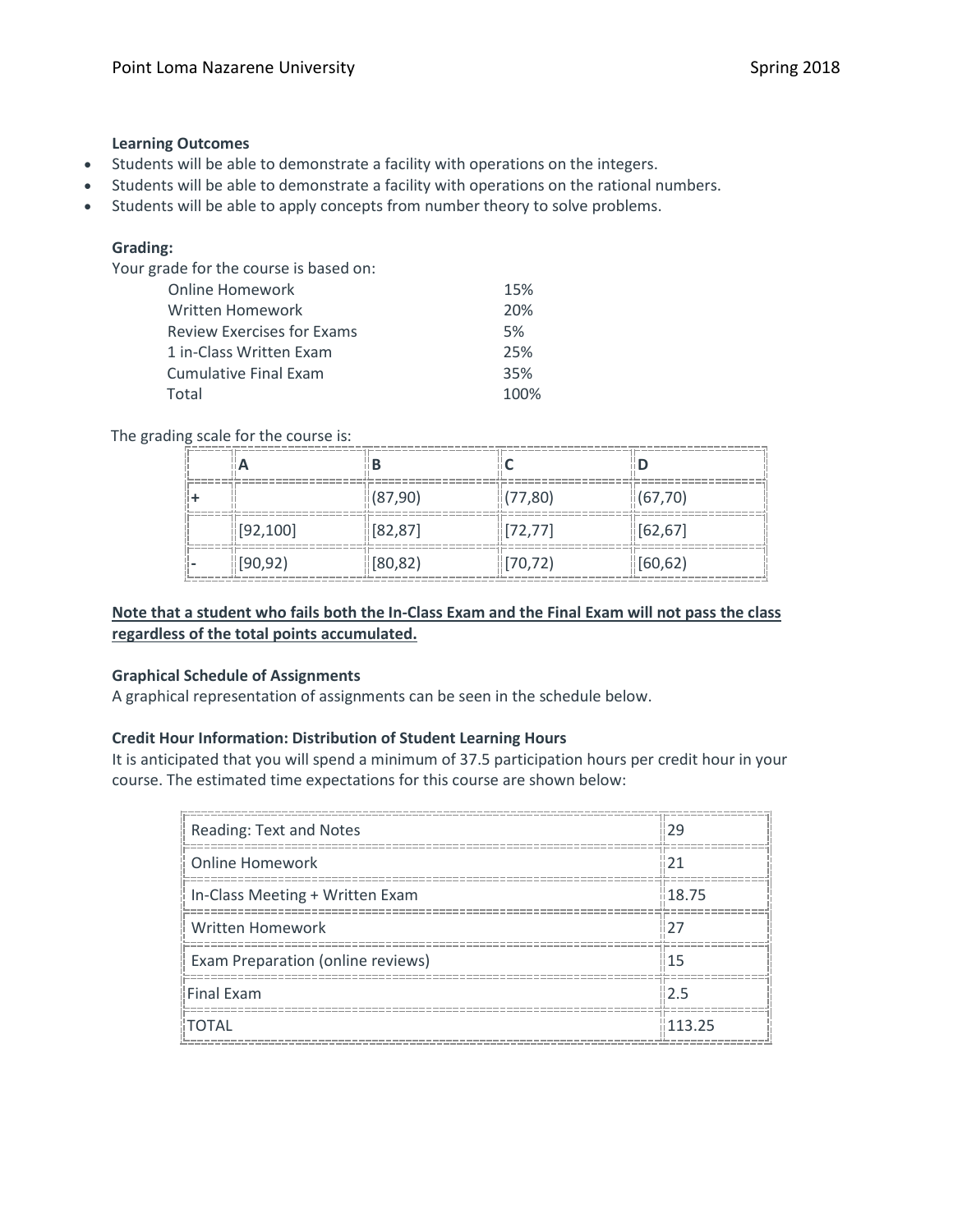# **Homework:**

You will have two types of homework:

Online Homework - this will be due at 11:59 PM the Wednesday before our class face to face meeting. Your online homework will be graded by the computer. You will have two attempts to work each problem.

Written Homework - this will be **due at the start of class** the next Thursday. No late homework will be accepted except by prior arrangement or with a documented emergency. In your written homework I expect to see calculations using the terminology and methods of the class and not just the answer. A random selection (the same for all people) of the problems will be graded on any homework assignment.

# **Exams:**

There is one in-class exam and a final exam. If you do not take an exam you will receive a zero for it. Late exams may be taken only by prior arrangement or with a documented emergency. I must participate in the decision for you to miss an exam, this means that you need to phone me before missing an exam.

#### **University Mission:**

Point Loma Nazarene University exists to provide higher education in a vital Christian community where minds are engaged and challenged, character is modeled and formed, and service becomes an expression of faith. Being of Wesleyan heritage, we aspire to be a learning community where grace is foundational, truth is pursued, and holiness is a way of life.

## **Department Mission:**

The Mathematical, Information, and Computer Sciences department at Point Loma Nazarene University is committed to maintaining a curriculum that provides its students with the tools to be productive, the passion to continue learning, and Christian perspectives to provide a basis for making sound value judgments.

#### **Attendance:**

Attendance is expected at each class session. In the event of an absence you are responsible for the material covered in class and the assignments given that day.

Regular and punctual attendance at all classes is considered essential to optimum academic achievement. If the student is absent from more than 10 percent of class meetings, the faculty member can file a written report which may result in de-enrollment. If the absences exceed 20 percent, the student may be de-enrolled without notice until the university drop date or, after that date, receive the appropriate grade for their work and participation. See **Attendance Policy** in the in the Undergraduate Academic Catalog.

Because this course is a hybrid course, **here is how attendance will be calculated:** Face to face portion of the class: You must be present on time for the full class for you to be considered present in the face to face meeting.

Online portion of the class: You are expected to work on material online every week. In order to get credit for being "present" in the online portion of the class each week you must complete at least one online homework assignment or exam review assignment (for test weeks) before the due date/time for that week.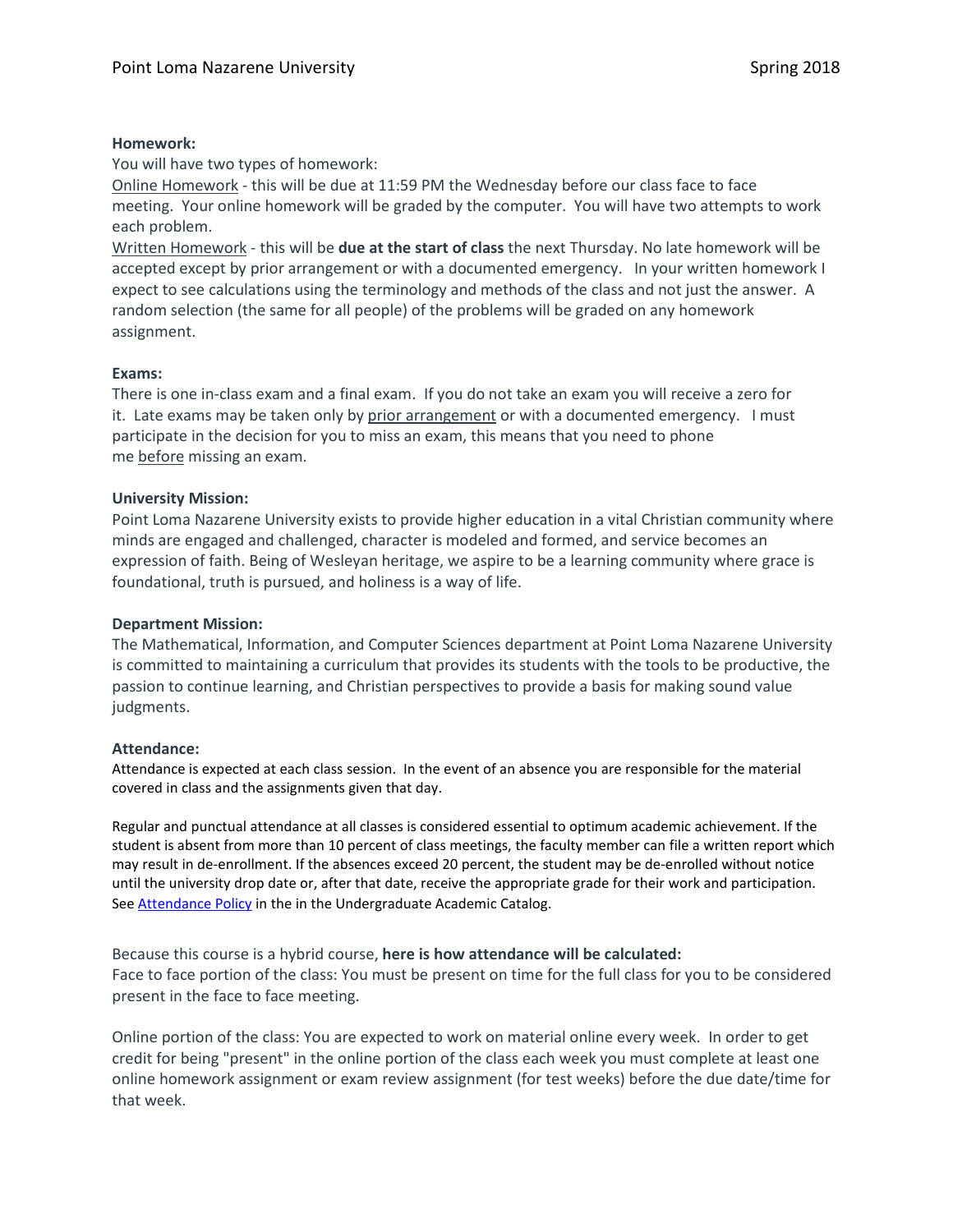If you miss 10% of the class, you will receive a warning. If you miss 20% of the class, you will be automatically de-enrolled.

#### **Class Enrollment:**

It is the student's responsibility to maintain his/her class schedule. Should the need arise to drop this course (personal emergencies, poor performance, etc.), the student has the responsibility to follow through (provided the drop date meets the stated calendar deadline established by the university), not the instructor. Simply ceasing to attend this course or failing to follow through to arrange for a change of registration (drop/add) may easily result in a grade of F on the official transcript.

#### **Academic Accommodations:**

If you have a diagnosed disability, please contact PLNU's Disability Resource Center (DRC) within the first two weeks of class to demonstrate need and to register for accommodation by phone at 619-849-2486 or by e-mail a[t DRC@pointloma.edu.](mailto:DRC@pointloma.edu) Se[e Disability Resource Center](http://www.pointloma.edu/experience/offices/administrative-offices/academic-advising-office/disability-resource-center) for additional information. For more details see the PLNU catalog under **Academic Accommodations**. Students with learning disabilities who may need accommodations should discuss options with the instructor during the first two weeks of class.

#### **Academic Honesty:**

Students should demonstrate academic honesty by doing original work and by giving appropriate credit to the ideas of others. Academic dishonesty is the act of presenting information, ideas, and/or concepts as one's own when in reality they are the results of another person's creativity and effort. A faculty member who believes a situation involving academic dishonesty has been detected may assign a failing grade for that assignment or examination, or, depending on the seriousness of the offense, for the course. Faculty should follow and students may appeal using the procedure in the university Catalog. See [the catalog](https://catalog.pointloma.edu/content.php?catoid=28&navoid=1761#Academic_Honesty) for definitions of kinds of academic dishonesty and for further policy information.

# **Final Exam (THURSDAY MAY 3, 4:30-7:00 PM):**

The final exam date and time is set by the university at the beginning of the semester and may not be changed by the instructor. This schedule can be found on the university website and in the course calendar. No requests for early examinations will be approved. Only in the case that a student is required to take three exams during the same day of finals week, is an instructor authorized to consider changing the exam date and time for that particular student.

# **Copyright Protected Materials:**

Point Loma Nazarene University, as a non-profit educational institution, is entitled by law to use materials protected by the US Copyright Act for classroom education. Any use of those materials outside the class may violate the law.

**Credit Hour:** In the interest of providing sufficient time to accomplish the stated course learning outcomes, this class meets the PLNU credit hour policy for a 3.0 unit class delivered over 15 weeks. Specific details about how the class meets the credit hour requirements can be provided upon request.

# **E-mail and Messages:**

I expect that you regularly use e-mail. I will periodically send you information and updates via e-mail and/or via canvas. In the first week of class you must activate your PLNU e-mail account if you are not currently using it. Please try to send questions about specific problems or course details to me via Canvas so that all members of the class can see the response.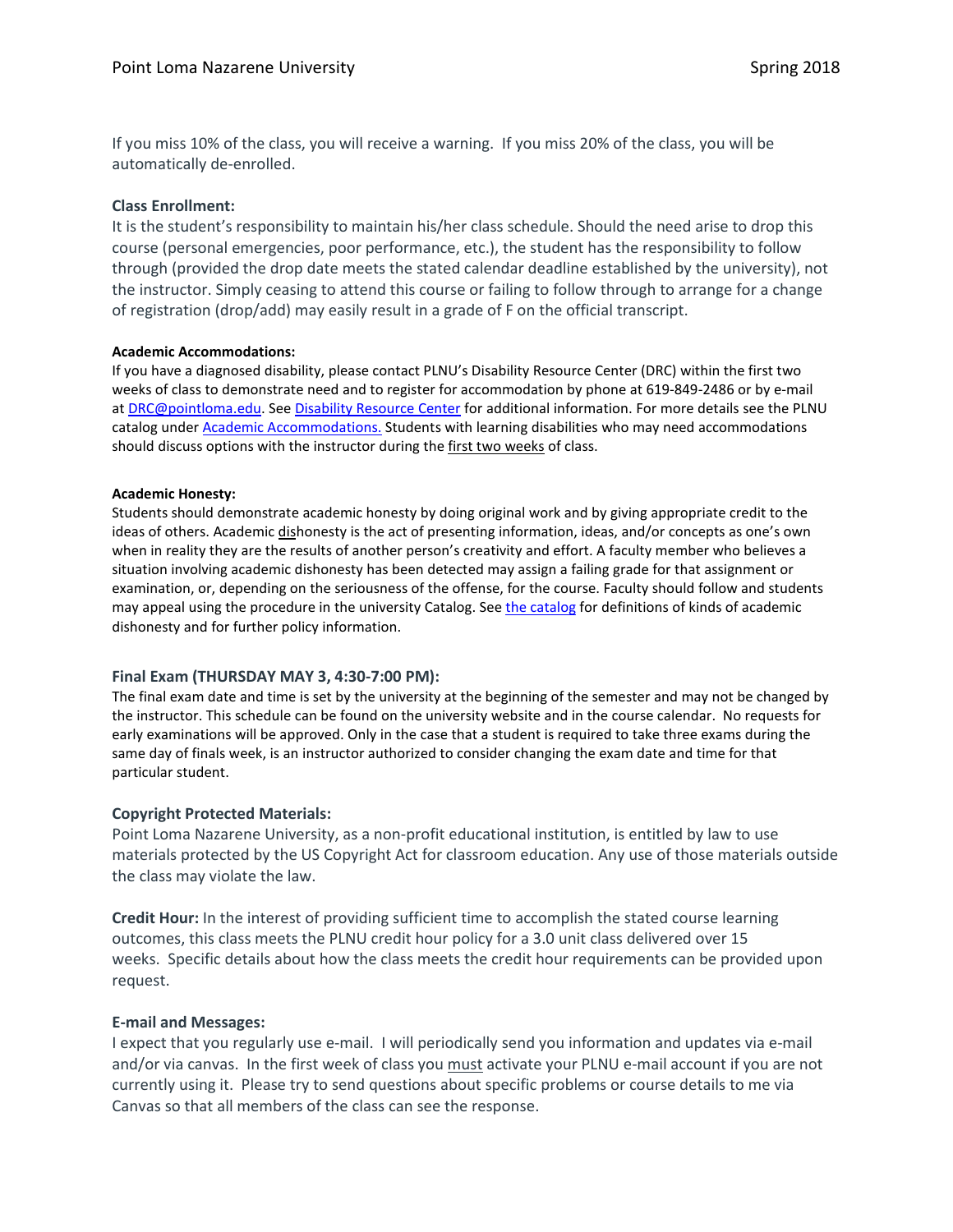# **Some Tips About This Class:**

- Reading mathematics is a fairly slow process and will require you to read things more than once. Do not get behind, you want to be working on class material most days.
- Read with a pencil in hand. Be sure to fill in details and check the author's computations. It will probably help your studying if you write these calculations in a notebook.
- Read the material and work the online problems with the text before attempting quizzes and written homework.
- Work lots of problems. Part of becoming good at mathematics is practice.
- Work in groups. You learn a lot if you have to explain your solution to someone else (we will be doing this in class).
- Stay current with your assignments (cramming won't help)

# Spring 2018 Weekly Academic Calendar

|                | S                                  | M                                          | T              | W                                  | <b>Th</b>                                                                  | F                             | S              |
|----------------|------------------------------------|--------------------------------------------|----------------|------------------------------------|----------------------------------------------------------------------------|-------------------------------|----------------|
| <b>Vienuel</b> |                                    | $\overline{1}$                             | $\overline{2}$ | 3                                  | 4                                                                          | 5                             | 6              |
|                | $\overline{7}$                     | 8                                          | 9              | 10                                 | 11<br>Intro                                                                | 12                            | 13             |
|                | 14                                 | 15<br><b>Martin Luther King</b><br>Jr. Day | 16<br>Open Lab | 17<br>9.1-9.3 Online               | 18<br>9.1-9.3 Activities                                                   | 19                            | 20             |
|                | 21                                 | 22                                         | 23<br>Open Lab | 24<br>9.4-9.5 Online               | 25<br>9.4-9.5 Activities<br>9.1-9.3 HW Due                                 | 26                            | 27             |
|                | 28                                 | 29                                         | 30<br>Open Lab | 31<br>10.1-10.3 Online             | $\mathbf{1}$<br>10.1-10.3 Activities<br>9.4-9.5 HW Due                     | $\overline{2}$                | 3              |
| February       | $\overline{4}$                     | 5                                          | 6<br>Open Lab  | $\overline{7}$<br>10.4-10.5 Online | 8<br>10.4-10.5 Activities<br>10.1-10.3 Due                                 | 9                             | 10             |
|                | 11                                 | 12                                         | 13<br>Open Lab | 14<br>11.1-11.2 Online             | 15<br>11.1-11.2 Activities<br>10.4-10.5 HW Due                             | 16                            | 17             |
|                | 18                                 | 19                                         | 20<br>Open Lab | 21<br>11.3-11.4 Online             | 22<br>11.3-11.4 Activities<br>11.1-11.2 HW Due                             | 23                            | 24             |
|                | 25                                 | 26                                         | 27<br>Open Lab | 28                                 | $\mathbf{1}$<br>Exam<br>11.3-11.4 HW Due                                   | $\overline{2}$                | $\overline{3}$ |
| March          | $\overline{4}$                     | 5<br><b>Spring</b>                         | 6              | $\overline{7}$<br><b>Break</b>     | 8                                                                          | $\overline{9}$<br><b>Week</b> | 10             |
|                | 11                                 | 12                                         | 13<br>Open Lab | 14<br>12.1-12.2 Online             | 15<br>12.1-12.2 Activities                                                 | $\overline{16}$               | 17             |
|                | 18                                 | 19                                         | 20<br>Open Lab | 21<br>12.3-12.4 Online             | 22<br>12.3-12.4 Activities<br>12.1-12.2 HW Due                             | 23                            | 24             |
|                | 25                                 | 26                                         | 27             | 28                                 | 29<br><b>Easter</b>                                                        | 30<br><b>Easter</b>           | 31             |
| April          | $\mathbf{1}$<br><b>Easte</b><br>r. | $\overline{2}$<br>Easter                   | 3<br>Open Lab  | 4<br>13.1-13.2 Online              | 5<br>13.1-13.2 Activities<br>12.3-12.4 HW Due and Projecct Due<br>(Canvas) | 6                             |                |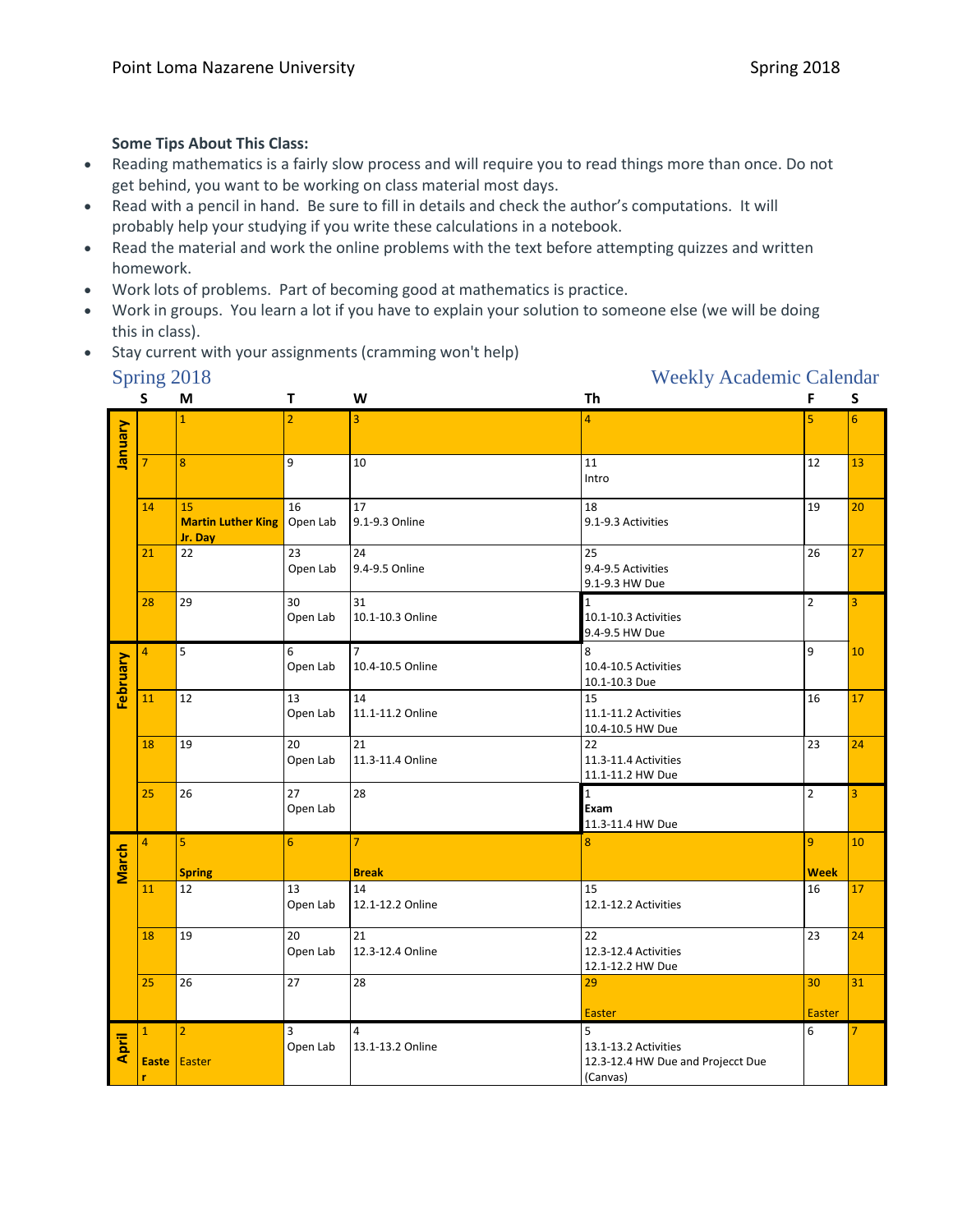| 8  | 9  | 10<br>Open Lab | 11<br>13.3-13.4 Online | 12<br>13.3-13.4 Activities<br>13.1-13.2 HW Due                  | 13             | 14 |
|----|----|----------------|------------------------|-----------------------------------------------------------------|----------------|----|
| 15 | 16 | 17<br>Open Lab | 18<br>14.1-14.3 Online | 19<br>14.1-14.3 Activities<br>13.3-13.4 HW Due                  | 20             | 21 |
| 22 | 23 | 24<br>Open Lab | 25<br>14.4-14.5 Online | 26<br>14.1-14.5 Activities and Final Review<br>14.1-14.3 HW Due | 27             | 28 |
| 29 | 30 |                |                        | <b>Final Exam</b><br>4:30-7:00 PM                               | $\overline{4}$ |    |

| <b>Week</b>    | <b>Due Date</b> | <b>Textbook Problems</b>                                                                   |
|----------------|-----------------|--------------------------------------------------------------------------------------------|
| $\mathbf{1}$   |                 | None                                                                                       |
| $\overline{2}$ | 1/25/2018       | 9.1: 2, 5, 6, 9, 10<br>9.2: 2,5,6,11,14<br>9.3:1,4,7,8                                     |
| 3              | 2/1/2018        | 9.4: 2,3,6,7,10,11,14<br>9.5: 2,3,6,7,10,12                                                |
| 4              | 2/8/2018        | 10.1: 1, 4, 5, 7, 11<br>10.2: 2,4,5,14,15<br>10.3: 1,4,6,9,11                              |
| 5              | 2/15/2018       | 10.4: 1,2,5,7,9,15,16<br>10.5: 2,5,6,14,15                                                 |
| 6              | 2/22/2018       | 11.1: 2,6,9,11,14,15<br>11.2: 3,8,9,16,19,20                                               |
| $\overline{7}$ | 3/1/2018        | 11.3: 1,2,8,9,11,12(a,b,c,d)<br>11.4: 2,4,5,6,9,12                                         |
| 8              |                 | None                                                                                       |
| 9              | 3/22/2018       | 12.1: 2,7,8,10,12<br>12.2: 3,4,5,8,9,19(a,b)                                               |
| 10             | 4/5/2018        | 12.3: 2,3,4,12,13(a,b),14<br>12.4: 3,4,5(a,b),7,10,11                                      |
| 11             |                 | None                                                                                       |
| 12             | 4/12/2018       | 13.1: 1,3,5,7,8,15<br>13.2: 1,3,7,8,11                                                     |
| 13             | 4/19/2018       | 13.3: 1,3,4,6(a,b),7,9<br>13.4: 1,2,3,4,7,8                                                |
| 14             | 4/27/2017       | 14.1: 2,5,6,11,16<br>14.2: 2(a,b,c,d),6,8,9,12<br>14.3: 2,6,8(b,d),9,10 (Project also due) |